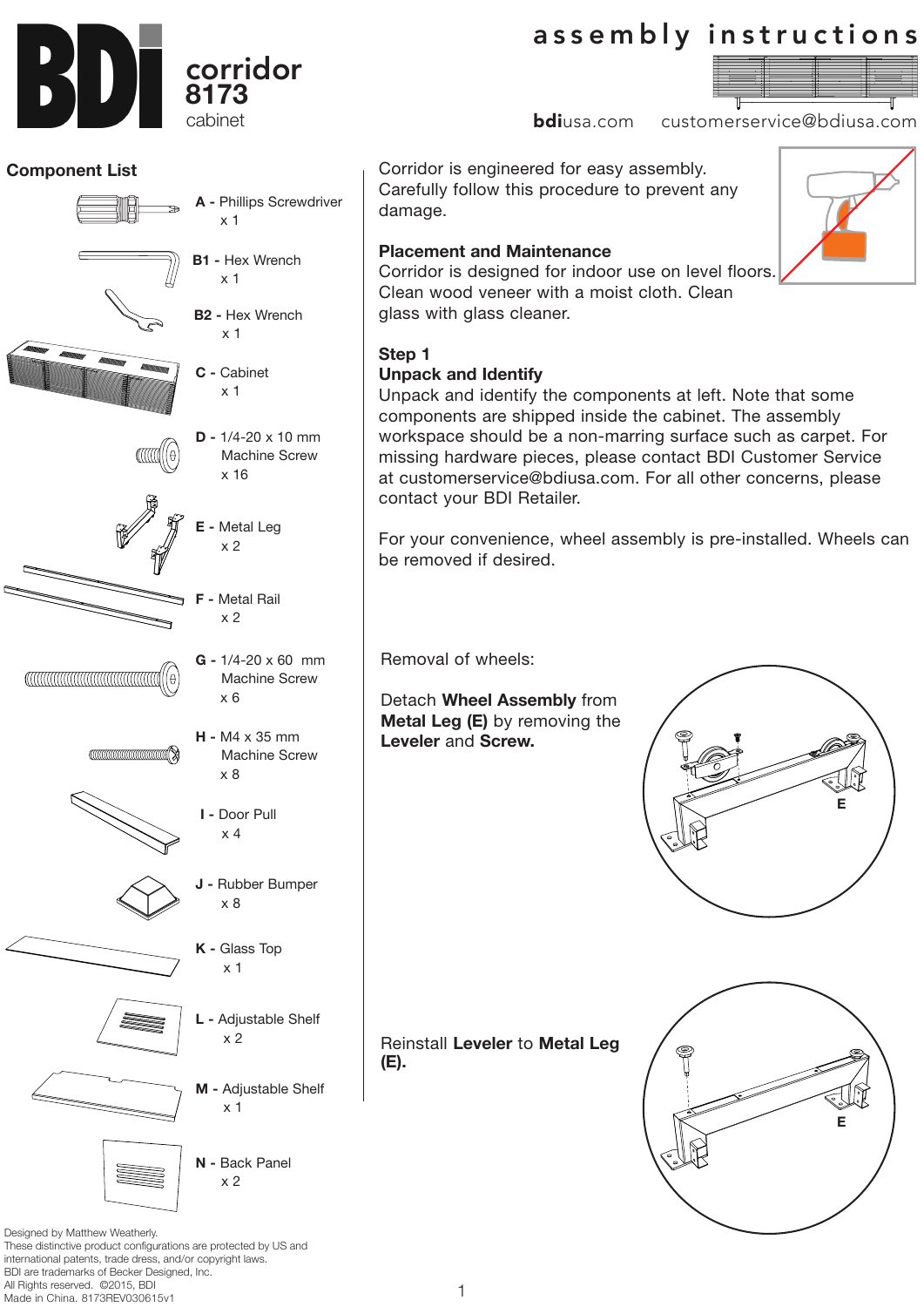#### **Step 2 Build Base Assembly** Slide **Metal Leg (E)** into **Metal Rail (F)** and attach by using **Hex Wrench (B1)** and **Screw (D)**.



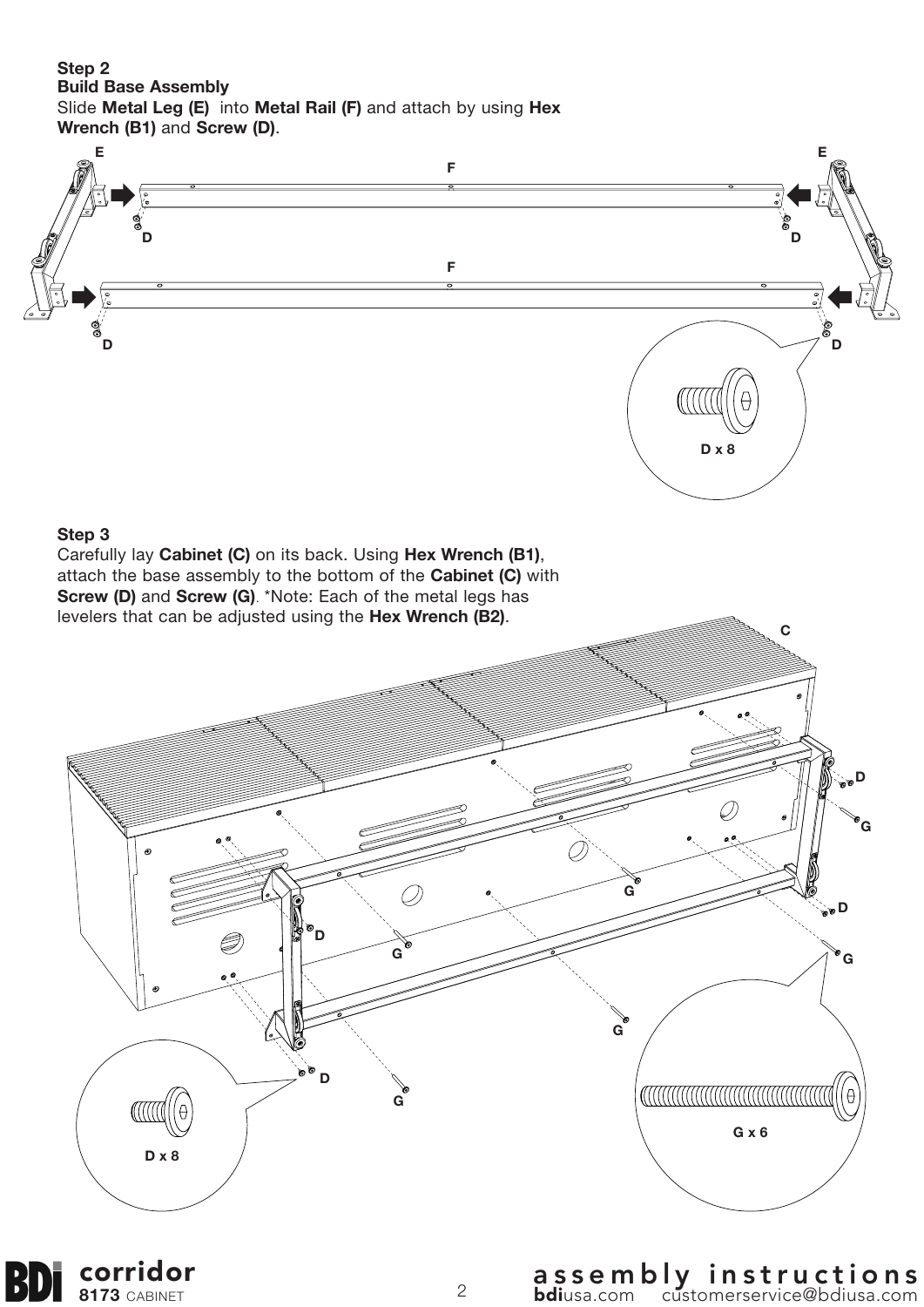### **Step 4**

#### **Install Door Pulls and Rubber Bumpers**

Position the cabinet upright and install **Door Pulls (I)** using **Screw (H)** and **Screwdriver (A)**. Adhere **Rubber Bumper (J)** at least one (1) inch from edges of the cabinet as shown below.



**J**

**Step 5 Install Glass** Place **Glass Top (K)** on top of **Cabinet (C).** Position glass flush with cabinet front doors.



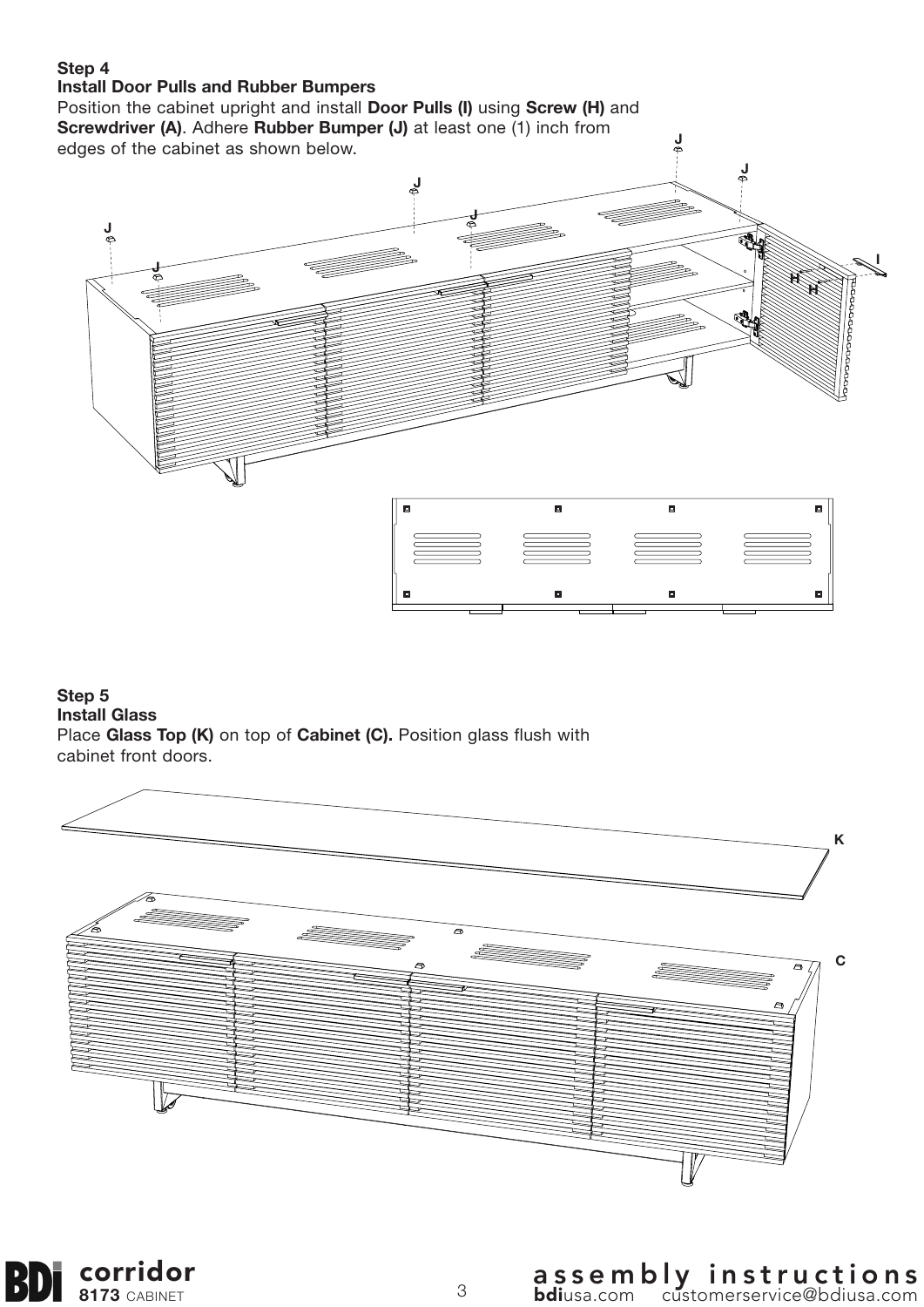#### **Step 5**

#### **Install Back Panels**

Install both **Back Panels (N)** to the backside of the cabinet by inserting top edge in upper channel then tipping bottom edge forward and into lower channel.

**NOTE:** Velcro straps are included for your convenience to facilitate wire management.



#### **Adjustable Shelves**

 $|3)$ 

The shelf pins located inside all three cabinet spaces may be repositioned using **Screwdriver (A),** allowing you to raise or lower each **Adjustable Shelf (L)** and **Adjustable Shelf (M)** to the desired level.